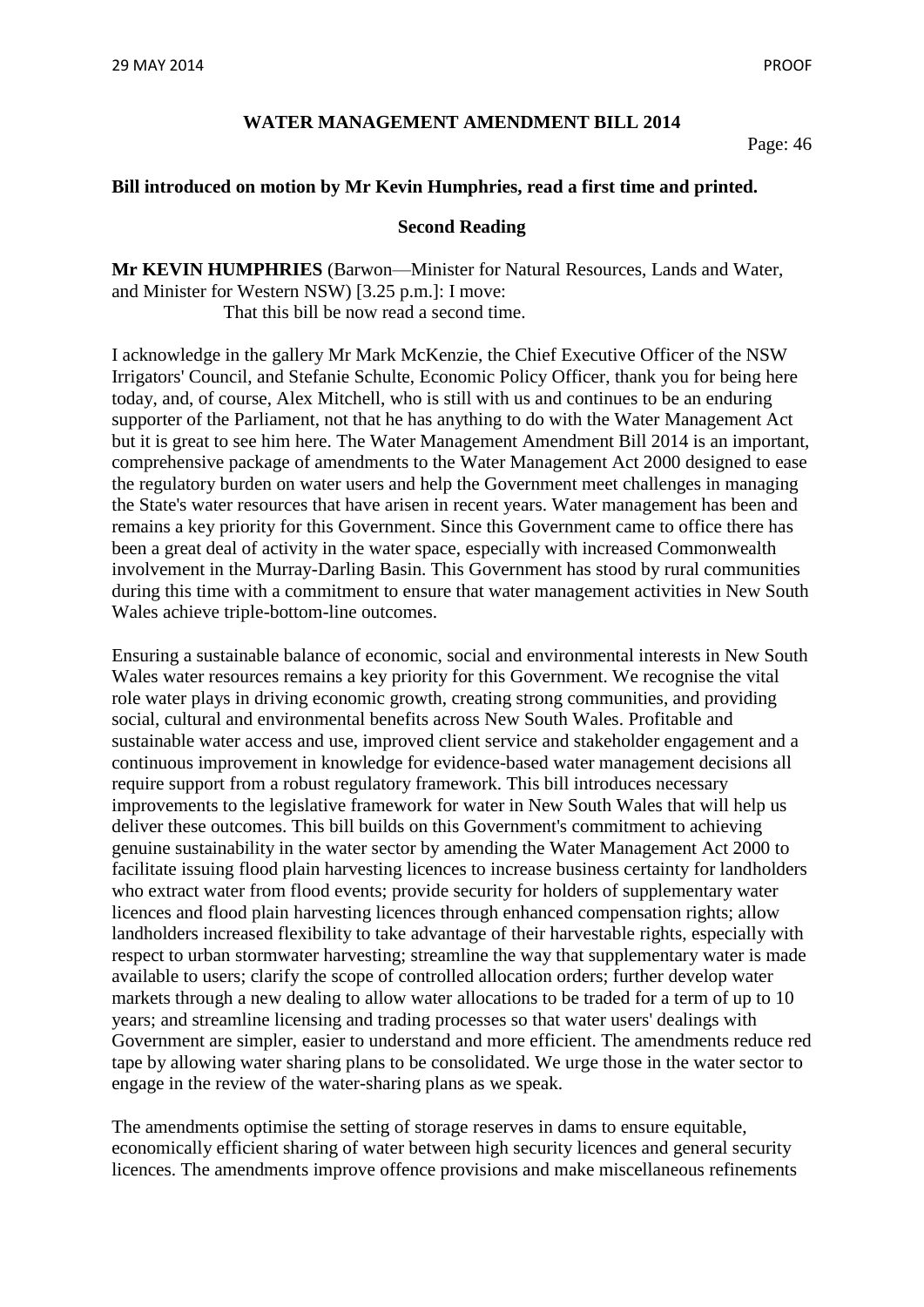relating to the conversion of entitlements under the Water Act 1912 to Water Management Act water licences. Regarding peak stakeholders, I acknowledge that the irrigators have been briefed on all of the amendments and have indicated their support. Many of the amendments included in the bill are initiatives proposed by water users, particularly over the past five to 10 years. The bill exemplifies the Government's willingness to fix real world problems faced by the industry and communities throughout the State.

I will provide a brief overview of each significant element of the bill. I turn first to the amendments concerning overland flow water and flood plain harvesting. These amendments clarify that water flowing over the ground, called overland flow, which is not within a watercourse such as a stream or a river, is part of the State's water rights and included within the definition of water source. By defining overland flow water we have ensured that consistent terminology is used across the legislative framework. It is important to have clear and consistent terminology for overland flow water to facilitate the licensing of flood plain harvesting. This terminology will also help the NSW Office of Water to clarify the rights and obligations of urban stormwater harvesting projects through an urban stormwater harvesting policy. This policy will recognise the investments local councils have made in existing urban stormwater harvesting projects, facilitate new projects to provide additional environmentally friendly water supplies for councils and ensure that the rights of other water users are appropriately considered. The Government looks forward to working closely with local councils and the stormwater industry to achieve these important outcomes.

The second set of amendments relates to compensation rights for supplementary water licences in regulated rivers and flood plain harvesting licences. Currently, supplementary licences are an anomaly among major commercial licence categories. Unlike holders of most commercial licences, supplementary water licence holders have no compensation rights if their allocations are reduced because of a change in a water sharing plan. The bill eliminates this anomaly by extending the compensation rights available under the Act to holders of supplementary water licences in regulated rivers and making the tenure of the licences perpetual. Similarly, the bill also extends existing compensation rights to holders of flood plain harvesting licences. However, the amendments relating to compensation rights do not extend to supplementary water licences in groundwater sources because these are slowly being phased out as part of a process to reduce total entitlement. This bill also introduces amendments that streamline the way that supplementary water is made available to users. Instead of using ministerial orders and announcements, access to supplementary water will be able to be provided more quickly by just using announcements.

The third set of amendments introduces needed flexibility to the Act's provisions on harvestable rights. The bill will allow for the making of harvestable rights orders to set rules about using a single dam or multiple dams to store both harvestable rights water and licensed water. These amendments will ease the current unnecessary regulatory requirements that prevent landholders from storing harvestable rights water and licensed water in large capacity dams. The harvestable rights amendments will also enable other types of works to be used to capture harvestable rights water, recognising the growing interest in urban stormwater harvesting where dams are not commonly used to capture water.

As I have already said, the bill also includes amendments to facilitate the issuing of flood plain harvesting licences. Currently under the Act, licences can only be issued for a zero volume, for specific purposes, or through a controlled allocation. None of these mechanisms truly suits flood plain harvesting. These amendments will allow regulations to be developed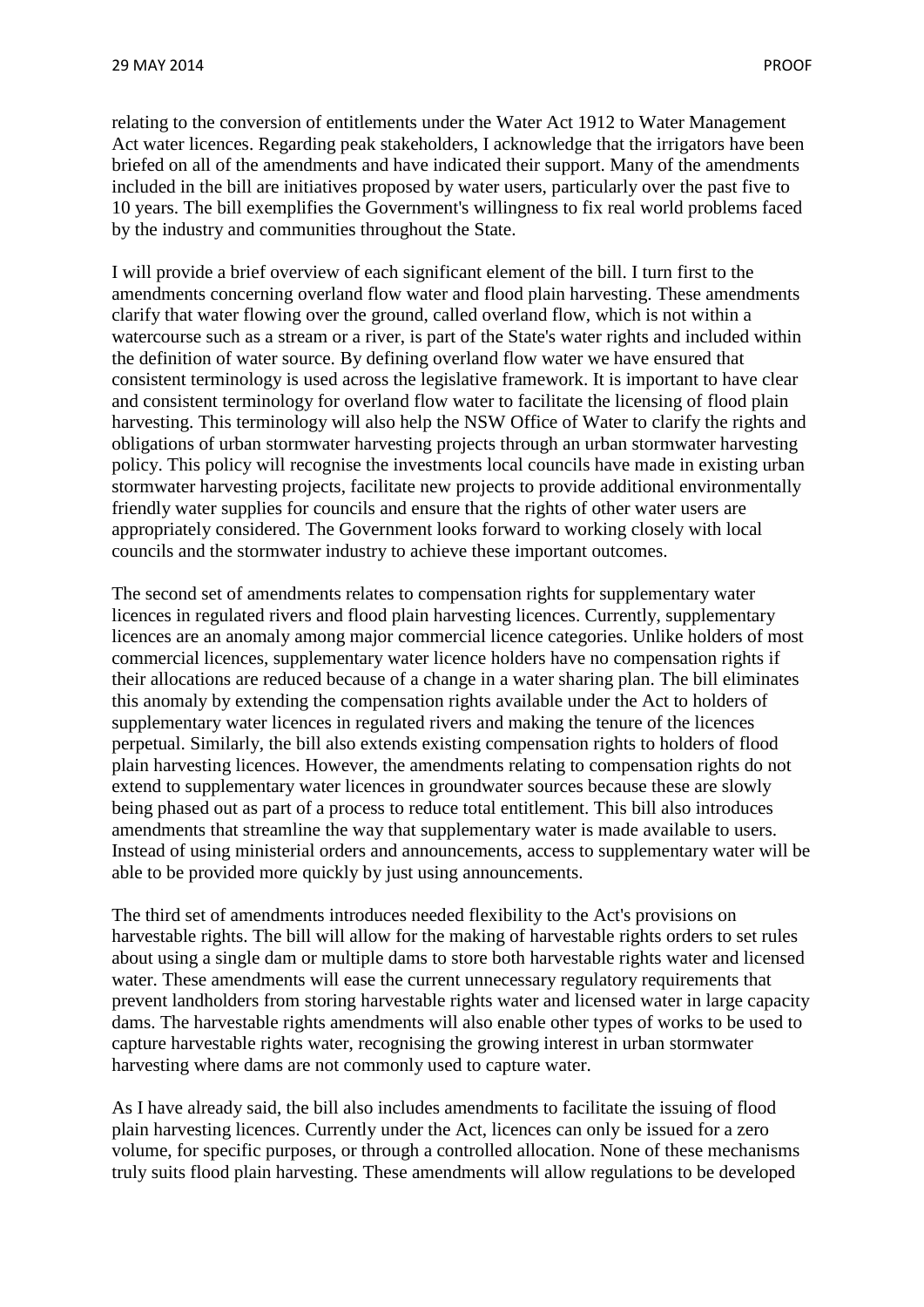that will prescribe the circumstances in which existing flood plain harvesting activities will give rise to a licence and the terms and conditions of such licences, including their water share component. The regulations will provide a clear framework within which licensing of this important water harvesting activity can proceed.

The fourth set of amendments clarifies that a controlled allocation order may set a minimum price for licences and define the coverage of the order to be part of a water source. Setting a minimum price in a controlled allocation is a way of ensuring that water is allocated only in circumstances where the economic benefit to New South Wales justifies issuing new licences. Defining a controlled allocation order to cover part of a water source allows the order to be tailored more precisely to match water availability to demand. The fifth set of amendments creates a new dealing to enable a licence holder to trade their water allocation over several seasons in one step. Under the proposed dealing, licence holders can transfer their water allocations for up to 10 years. During that time the shares under the licence still remain with the seller. This will make water that is currently under-utilised more easily tradeable.

In keeping with this Government's ongoing commitment to reducing red tape, the bill also proposes a number of amendments to streamline licensing and trading processes. These will simplify processes for licence holders and applicants and reduce the cost associated with the administration of licences by allowing an applicant for a licence or approval to amend or withdraw their application at any time before it is determined, allowing a trade or other dealing to be approved and registered with Land and Property Information in a single step instead of separate steps as is now required, and allowing licences and approvals to take effect immediately instead of after the appeal period. Other streamlining provisions will reduce unnecessary red tape by clarifying when conditions can be imposed on licences and will provide greater flexibility to issue combined approvals. Again, these amendments recognise the concerns of licence holders who have told us that they would prefer more responsive, administratively flexible and streamlined processes for issuing and trading licences.

New provisions will also enable the Minister to refuse the surrender of a water access licence in certain circumstances. This sensible amendment will allow the Minister to ensure that licensees must continue to hold a licence for all of the water that they take. To ensure that no person is disadvantaged by the new streamlining provisions, care has been taken to ensure that they will not reduce the appeal rights of applicants or other interested persons. New rights of appeal have also been created to support the new provisions, where appropriate. An additional set of amendments aimed at reducing red tape relates to consolidation of water sharing plans. When the first water sharing plans were made in 2004, some of those plans covered very small portions of catchments, often imposing elaborate prescriptive rules. Experience with water planning has shown that we can obtain better triple-bottom-line outcomes by planning on a catchment-wide scale with simple, consistent, enforceable rules. These amendments allow those 2004 plans to be consolidated with more recent catchmentwide plans that were developed with the benefit of experience.

The final significant set of amendments relates to the sharing of water between high security and general security licences in regulated rivers. Regulated river water sharing plans currently require water to be set aside within a dam to ensure full or near full water allocations to high security licences can be maintained if there is a repeat of the worst drought on record. This water sharing rule was developed prior to the recent millennium drought.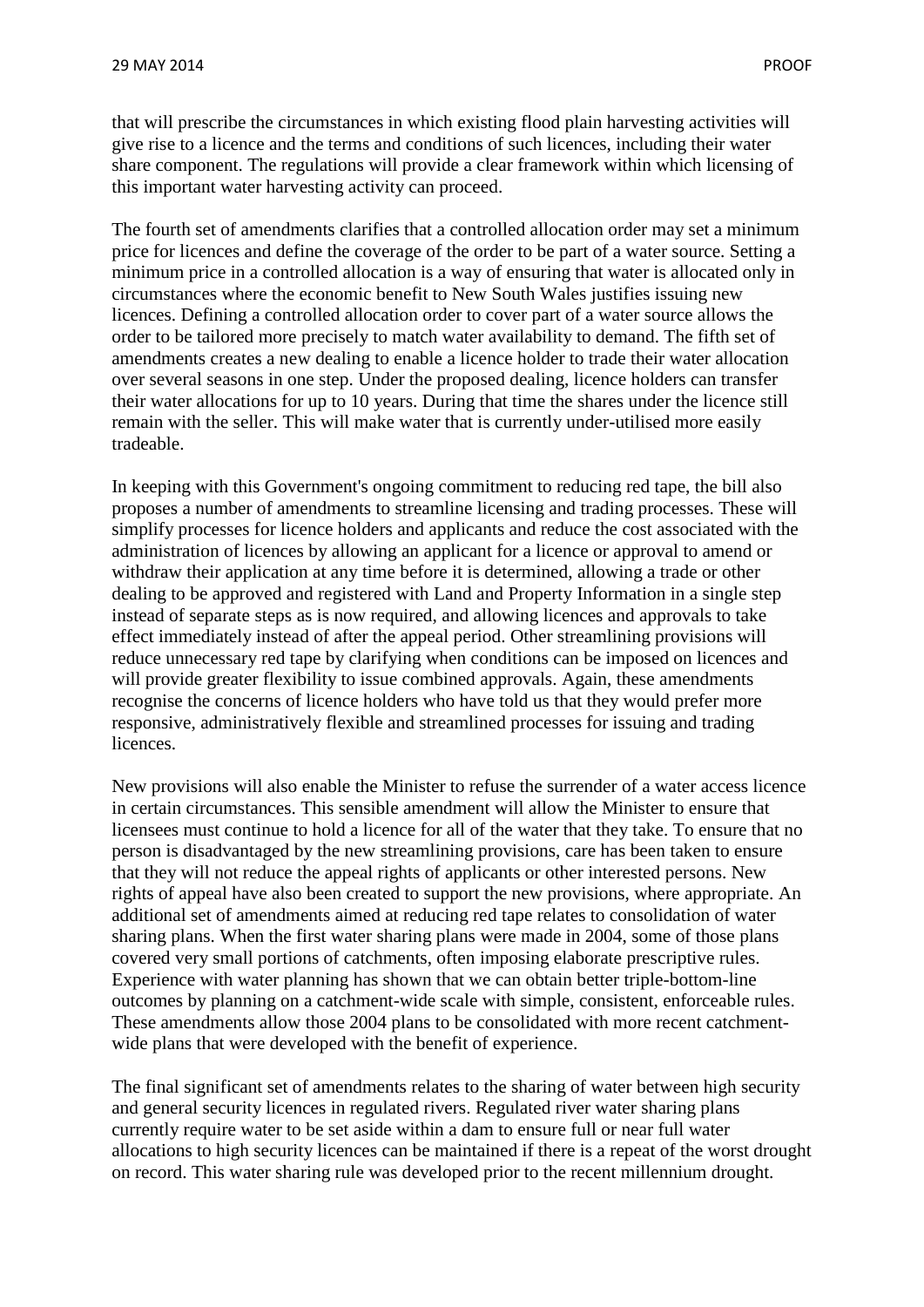When the millennium drought is taken into account, implementation or implementing this current water sharing plan rule would result in significant quantities of water being taken out of production and held in reserve in case an equally severe drought occurs. Modelling indicates that the existing rule could reduce general security licence allocations by 8 per cent, on average, and up to 20 per cent in some years.

The amendments proposed in this bill allow for the worst drought that occurred prior to the commencement of each of the current water sharing plans to continue to be used to determine the size of the storage reserve. This will have the effect of maintaining the water shares between the environment, high security licences and general security licences as agreed when the water sharing plans were first developed. In most years general security licences will benefit from these changes. The remainder of the amendments in this bill are directed at ensuring that water licensing allocation and use is carried out in a best practice modern regulatory environment. For this reason, the bill includes a package of new and refined offence provisions.

Two metering offences have been changed to remove unnecessary requirements, making all metering offences in the Act consistent. New offences relating to bore drilling have been created to support a new framework for licensing bore drillers. This new framework will replace the driller's licensing provisions in the Water Act 1912. New offence provisions relating to the taking of water make it an offence for a licence holder to take more than the combined total of water in all water allocation accounts held by the person. The proposed amendments will reduce costly and lengthy investigations which need to disaggregate water taken under the different licences.

The bill will also replace un-commenced amendments in the Water Management Amendment Act 2008 to address more scenarios linked to the nomination of water supply works and water tagging zones. A new offence is introduced ensuring that the Minister is informed of works nominated on an interstate equivalent access licence. The bill also includes important provisions to clarify the processes by which certain Water Act 1912 licences were converted to licences under the Water Management Act. One of these rules relates to situations where a person held a stock and domestic licence under the Water Act which has converted to a Water Management Act licence. This amendment ensures the validity of all such licences in cases where a domestic and stock right also applies.

A second rule relating to conversion of licences from the Water Act 1912 allows for reconciliation and validation of water accounts where it was not possible to read meters for all licences precisely at the moment of conversion, and thus account balances were determined after conversion. The amendments confirm existing practices and will not add to or subtract from the existing account balance of any licence holder. In order that the provisions of this bill can be implemented in an orderly fashion, the bill includes savings and transitional provisions to ensure that existing orders and instruments remain valid where appropriate and the amendment provisions apply to existing licences and instruments as appropriate.

I conclude with some general remarks. With the introduction of the Water Management Amendment Bill 2014, the New South Wales Government reaffirms its commitment to balanced water management outcomes on behalf of New South Wales communities, particularly rural communities that rely on safe, secure water supplies. The bill makes improvements in every significant aspect of water management, from planning processes to